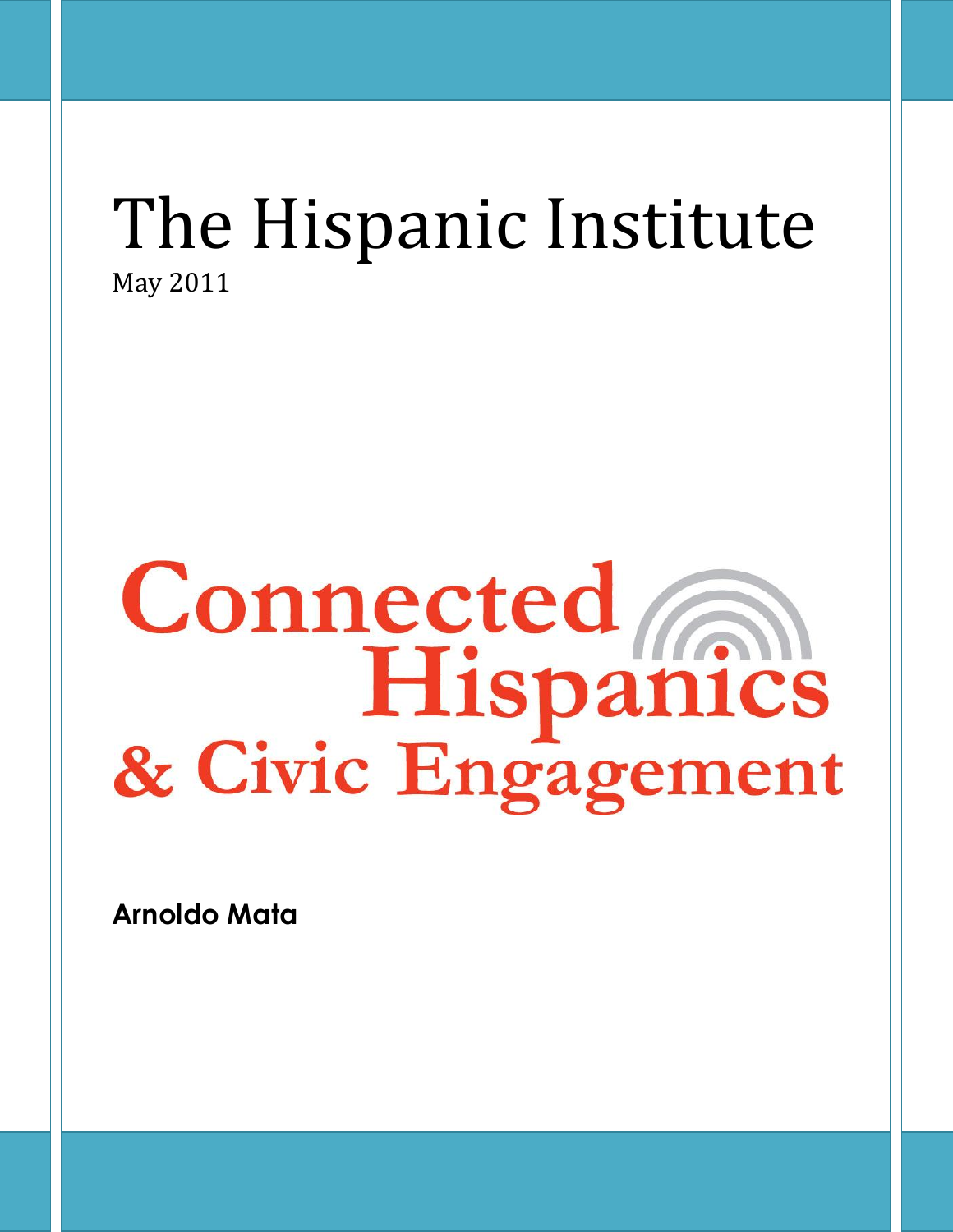

The Hispanic Institute (THI) provides an effective education forum for an informed and empowered Hispanic America. THI's work is focused in the following areas:

- The study of Hispanic and immigrant economic contributions
- Media monitoring
- Consumer fraud protection
- Citizenship education
- Technology, telecommunications, and the Digital Divide
- **•** Financial services
- Energy

THI has produced studies on such topics as Hispanics and Retirement, Calling Card Fraud, Hispanic Broadband Access, Interchange Fees, and Immigration and Labor. In addition, the Institute has developed media education campaigns on crucial issues such as Immigration Reform, Labor and Business, Net Neutrality, The Digital Divide, and Interchange Fees.



www.thehispanicinstitute.org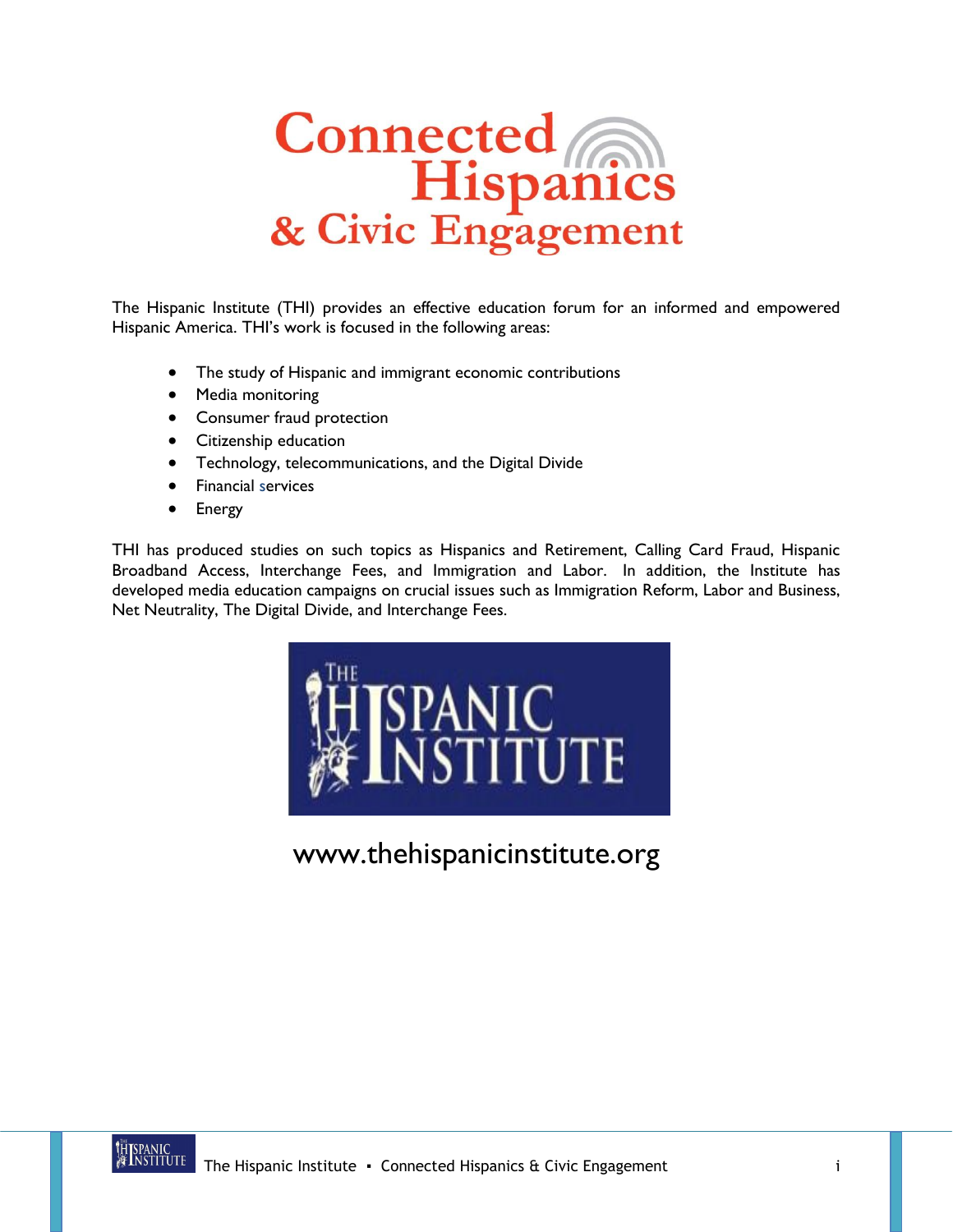# **EXECUTIVE SUMMARY**

Few groups have benefitted more from advances in mobile technology than Hispanic Americans, who have become an increasingly dynamic and influential voice in American political and social discourse – or, as we have termed it in this paper, civic engagement. The convergence of greater reliance on handheld wireless devices for Internet access and the "app" culture fits within the Hispanic community's future for increased civic engagement. It has become a key tool that can help bridge differences among communities in new ways.

As the data and statistics point out, Hispanics are already more invested in mobile devices and mobile access than other groups. As this population continues to grow to become the largest minority group within a few decades, it is important for the Hispanic community and the country to take advantage of this to foster greater civic engagement by Hispanics.

Such advances are critical as the country enters a new civic environment in 2012 with a likely more contentious and precarious political balance and as federal and state governments face major budget crises. The impact of likely budget cuts and program reductions will be felt in more communities. These governments are already moving toward greater use of mobile technology in their efforts to more accurately gauge the priorities of various communities. And though Hispanics are advancing in some areas of Internet access, the digital divide will persist unless the infrastructure is further developed to accommodate the needs of growing communities and accompanying increase in demand for mobile access.

The focus of this paper is on the impact of mobile communications technology on the development of Hispanic civic engagement. With the growing market of mobile devices, including the slew of tablets now entering the market, the need for wireless access will grow exponentially, making the mobile and wireless industries more critical to Hispanics' and the country's growth and success.

In addition to tracing the growth and development of mobile civic engagement among Hispanics, this paper proposes key policy points that deserve critical attention, including:

- A competitive environment that allows service and device providers to compete on level playing fields and gives consumers a variety of options to suit their needs;
- A market-based environment that promotes innovation and allows investors to recoup their investment;
- Flexibility of access to allow consumers to decide which access method best works for them;
- Expansion of bandwidth options to help providers and consumers keep up with access speeds comparable to the global environment; and,
- Regulatory relief that limits the fees federal, state and local authorities place on consumers and that could have the effect of deterring greater mobile access;

These issues are critical for the country at large, but it must be emphasized here that any policy that does not take into account the specific needs of Hispanics and their move toward mobile civic engagement will fail a substantial portion of the population. These policies must be pro-active and must be focused on the needs of this community for today and for the next generation.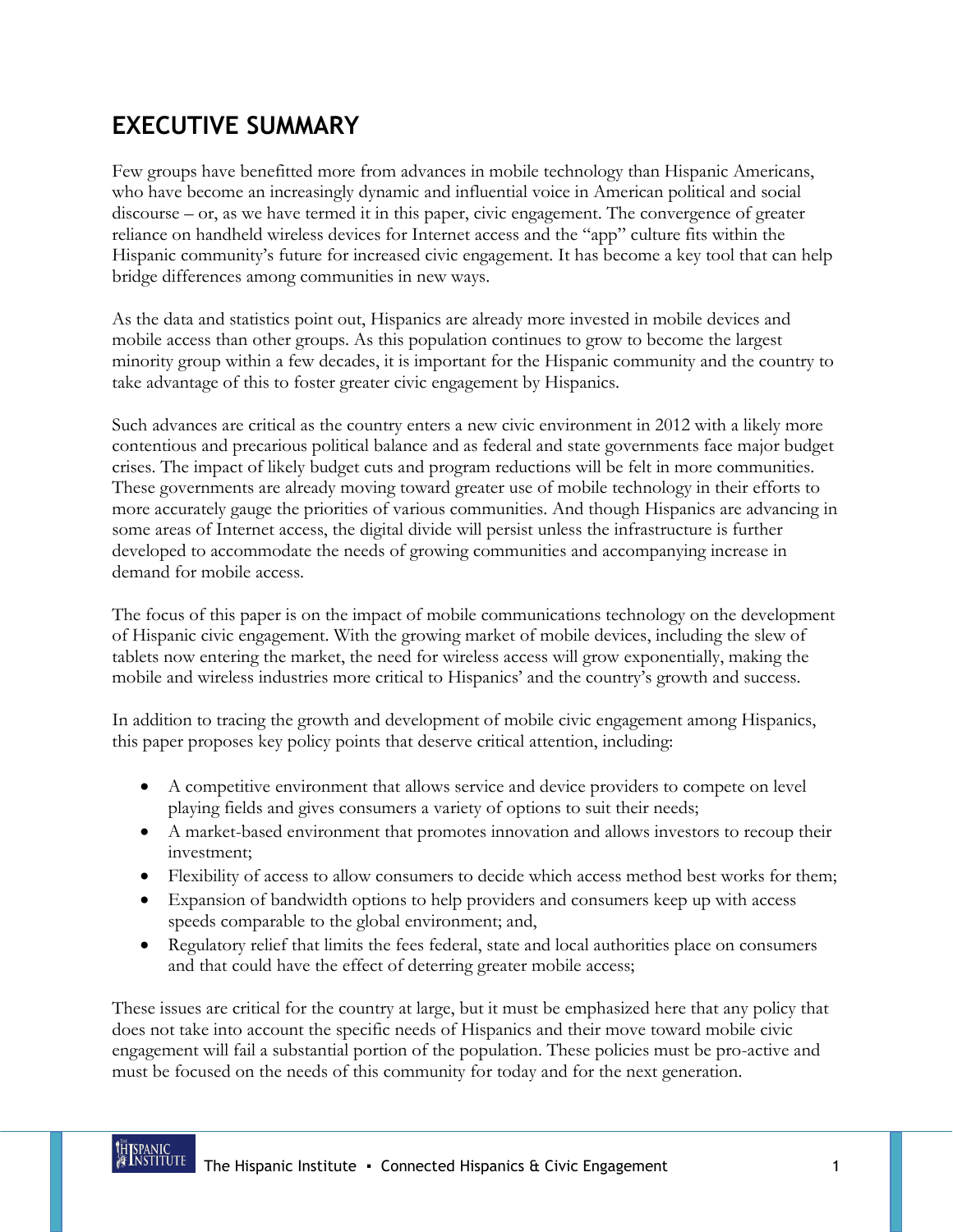# **INTRODUCTION**

Americans have long gathered on front stoops in cities, on rural front porches, at small-town grocery stores, in church basements or in neighbors' living rooms to discuss the news and issues of the day. Freedom to talk, to organize and to take action is central to the American identity. It represents civic engagement at the most fundamental level, and it has been crucial to the nation's development as a strong and vibrant democracy. In fact, freedom of speech and expression led the list – which also included freedom from fear, freedom to worship and freedom from want – in President Franklin D. Roosevelt's famous "Four Freedoms" speech, delivered as his annual address to Congress in 1941. That speech, of course, inspired the iconic image of an earnest, ordinary American man speaking his mind at a town hall meeting, painted by Norman Rockwell and published by the Saturday Evening Post in 1943.

Regardless of national origin, Americans of all ethnicities have cherished the tradition of freedom of speech and expression, and they have used it advance their interests and to influence the nation's priorities. And though town hall meetings and chats with neighbors remain essential elements of civic engagement, the introduction of new communications technologies has changed its character and pace. Today, it is faster and more expansive than anything earlier generations might have imagined. The Internet, social media such as Facebook and Twitter, and the traditional print, broadcast and cable outlets have enlarged the capacity for large numbers of people to be quickly mobilized. Today, sophisticated communications technology, notably smartphones and other mobile wireless devices, is in the hands of people to whom it was previously unavailable. Formerly isolated and marginalized groups have gained a powerful – and much needed – voice in the civic arena.

Few groups have benefitted more from these technological advances than Hispanic Americans, who have become an increasingly dynamic and influential voice in American political and social discourse – or, as we have termed it in this paper, civic engagement. The bases for Hispanic informationsharing and civic engagement are not new. Indeed, their roots can be found in the great plazas of cities and towns throughout Mexico, Central America, the Caribbean and South America. Those grand spaces have long been where people of all ages and social standing meet and mingle in the evening or on a Sunday afternoon. They are places to socialize, to discuss big ideas or simply to observe. The plazas provide a space to build a sense of community and to establish connections that traveled with immigrants to the United States. And though the great plazas have been left behind, the cultural impulse to connect has remained, and – as this report will show – it has been amplified by increasingly sophisticated use of mobile technology.

# **HISPANICS IN THE DIGITAL ARENA**

Although the more than 48 million Hispanics in the United States were initially slow to jump into the digital arena, that situation is rapidly changing. From 2004 to 2008, Hispanic Internet users with home broadband connections grew from 28% to 68%, while overall U.S. Internet users with home broadband connections grew from 31% to 71% (Scarborough Research, 2009). By February 2009, the Hispanic online presence had grown to its highest level, at 20.3 million visitors, comprising 11% of the total U.S. online market (based on numbers of website visitors, time spent online and pages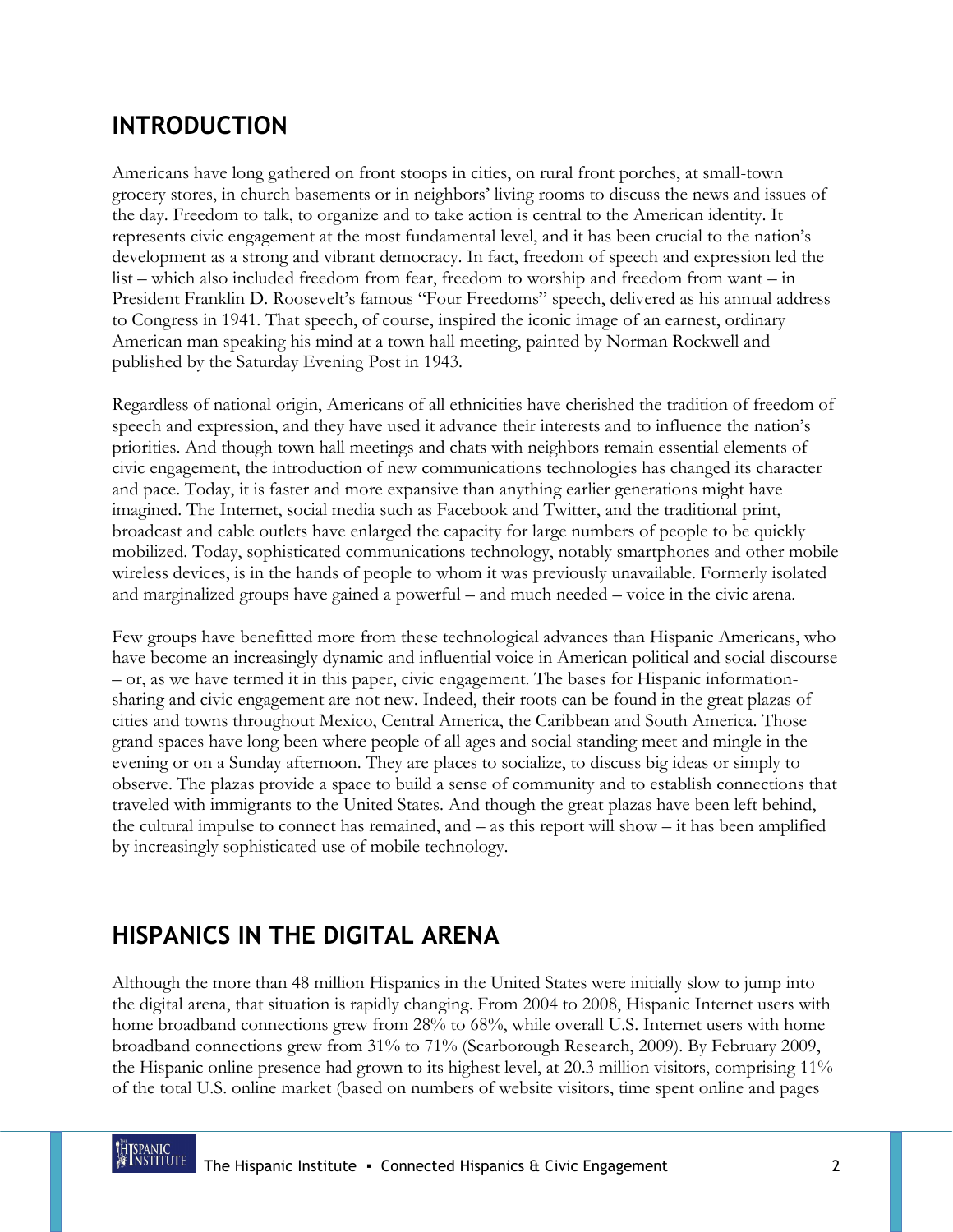visited) – an impressive statistic considering that Hispanics represent 15% of the U. S. population (comScore, 2009).

The important story for Hispanics, however, is in their embrace of mobile online technology. By the beginning of the millennium, they had already emerged as the most avid users of wireless services (Lebo, 2003). More than 87% of English-speaking Hispanics now own a cell phone, compared to 80% of Whites (Smith, 2010). Hispanics use their cell phones more frequently and use more features than the general population; they make more calls on their cell phones and send more text messages than Whites (Lenhard, 2010). More than 14% of Hispanic cell phone owners make and receive more than 30 calls on a typical day, compared to just 4% of White cell phone owners, and Hispanics send or receive an average of 10 texts a day, compared to just five texts a day for Whites (Lenhard, 2010). Additionally, Hispanics lead other groups in the use of mobile devices to access the Internet – 53% of Hispanics vs. 33% of Whites (Horrigan, 2009).

Hispanics have also made the transition to Web 2.0, focusing on social and information networking. The use of social networking sites by Hispanics in the U. S. has outpaced that of other groups (Smith, Schlozman, Verba, & Brady, 2009). English-preferring Hispanics were most likely (36%) to visit social-networking sites at least two to three times a month, compared to 34% for Asians, 27% for Spanish-preferring Hispanics, 26% for African Americans and 18% for non-Hispanic Whites – a trend that is reflected across all ages groups of the population (Smith, et al.). Hispanics' heavy use of social media mirrors the culture's dependence on strong, extensive social relationships.

# **CIVIC ENGAGEMENT VIA MOBILE TECHNOLOGY**

The significance of the Hispanic acceptance of mobile technology cannot be overstated in the context of civic engagement. The use of cell phones builds upon the cultural affinity for close connections and opens the way for organized political and social action. Three areas in particular demonstrate the power of mobile technology in the Hispanic community: immigration, education and voter registration/mobilization.

#### *Immigration*

Few issues more aptly demonstrate the power of civic engagement than immigration, fueled by the use of social media, accessed by mobile technology. The issue resonates for Hispanics nationally, regardless of age, geography or country of origin. For example, thousands flocked to Facebook to support legislative action on the DREAM act, which would have provided a path to citizenship for children of undocumented residents. A casual search on Facebook lists several hundred sites in support of the DREAM Act, including many for specific states, regions and cities across the country. And, though the bill failed in the U.S. Senate by a 55-41 vote in the lame duck session of the 111<sup>th</sup> Congress in December 2010, Facebook pages in support of the legislation remain active.

Significant use of mobile devices and social networking for Hispanic civic engagement on immigration policy can be traced back to 2006, even though social media were still relatively new at the time. Rallies were being organized around the country in March 2006 to protest the Border Protection, Anti-terrorism, and Illegal Immigration Control Act of 2005, an exceptionally harsh anti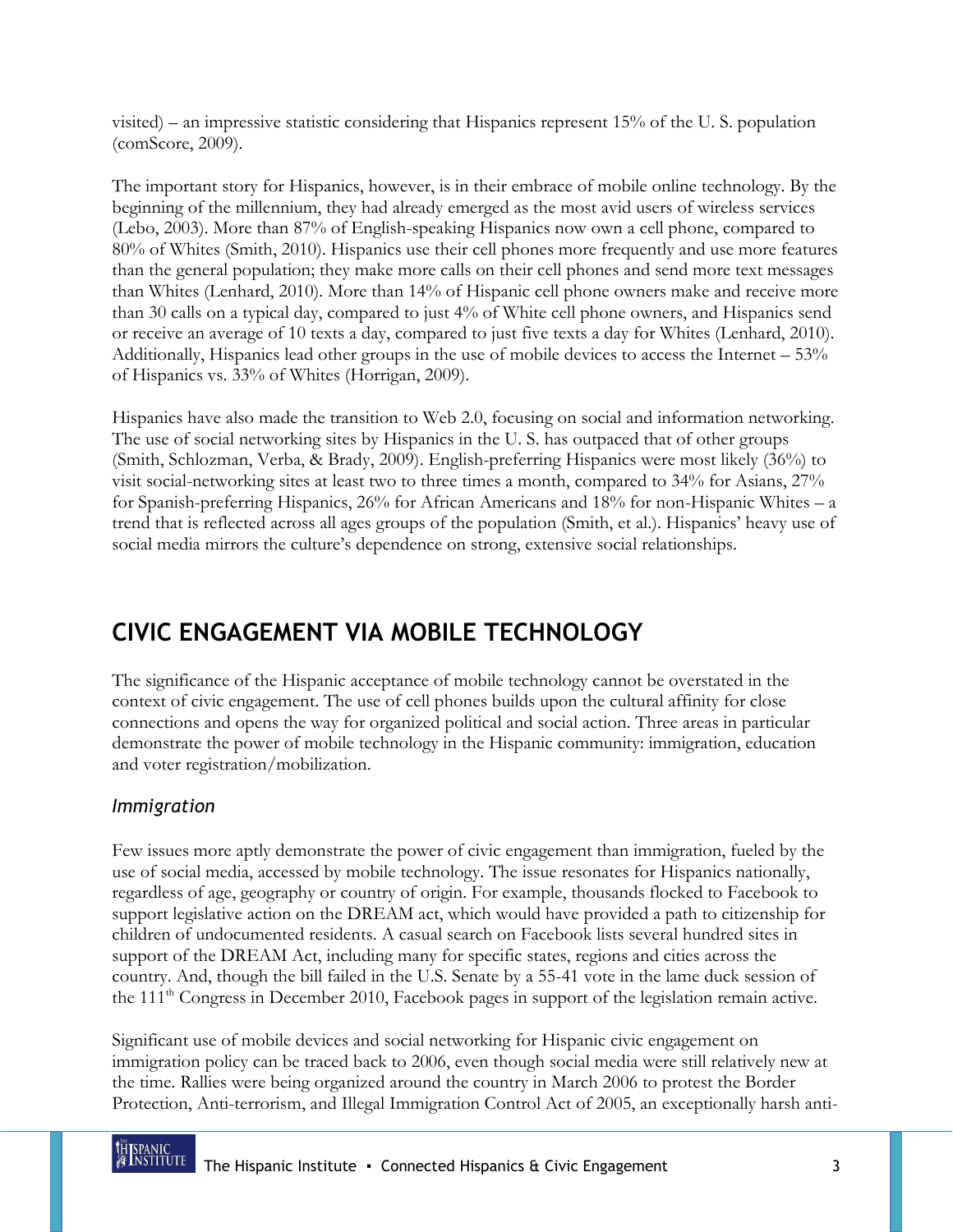immigration bill. It failed in the U.S. Senate, but its introduction sparked rallies to oppose it. In Dallas, a group of 4,000 Hispanic high school students used MySpace, e-mails and cell phone texting to organize a walkout in protest (Harris, 2006). The students' success served as an inspiration for a subsequent major demonstration in April 2006 in Dallas with 350,000 participants (Bada, Fox, Donnelly, & Selee, 2010).

The mobile communications-driven civic engagement lessons learned from the 2006 self-organizing students could also be detected in the 2009 coalition that included high school and college youth united to stop the deportation of Rigo Padilla, a then 21-year old Mexican-born student attending the University of Illinois at Chicago. Padilla's undocumented status was discovered when he was arrested for driving under the influence in January 2009. He had lived in the United States since the age of 6, when he was brought to the U.S. by his parents. The students' efforts on Padilla's behalf included online petitions to the Immigration and Customs Enforcement (ICE) agency using Facebook and other sites (Bada, et al.). The intense activity from this coalition eventually led to a temporary halt to the proceeding in December 2009.

Also in 2009, two organizations, Reform Immigration FOR America and the Fair Immigration Reform Movement coalition, developed an effective civic engagement campaign built on textmessaging to promote immigration related issues. The groups focused on providing simple alerts to send out key information, calls to action, quick responses to breaking news and soliciting feedback as a way of building a cohesive community. According to organizers, this resulted in increased numbers of people attending a number of rallies and hearings in 2009 compared to previous rallies in 2008 (Heatwole, 2010).

Mobile technology has allowed groups to make their voices heard directly by the larger community. For example, Mobile Voices, a joint project of the Annenberg School for Communication and Journalism at the University of Southern California and a nonprofit, the Institute of Popular Education of Southern California, has produced VozMob, which allows immigrant workers in the Los Angeles area to use their cell phones to record voice or video stories about their experiences to be posted online. The stories are then used to provide a more complete view of the immigrant community and their experience during a time of extreme tensions between immigrants and antiimmigrant activists (Vozmob.net, 2010).

#### *Education*

Use of mobile technology for education purposes is a rapidly advancing concept. As a recent Fast Company article pointed out:

―The U.S. Department of Education has earmarked \$5 billion in competitive school-reform grants to scale up pilot programs and evaluate best practices of all kinds. Major foundations are specifically zeroing in on handhelds for preschool and the primary grades. Young kids and multisensor-touch computing are a huge area of innovation,' says Phoenix Wang, the head of a startup philanthropic venture fund called Startl -- funded by the Gates, MacArthur, and Hewlett foundations -- that's entirely focused on educational investing. Google, Nokia, Palm, and Sony have all supplied handheld devices for teaching. Thousands of new mobiles -- not just smartphones but also ever-shrinking computers -- have come into use at schools in the United States and around the world just in the past year." (Kamenetz, 2010)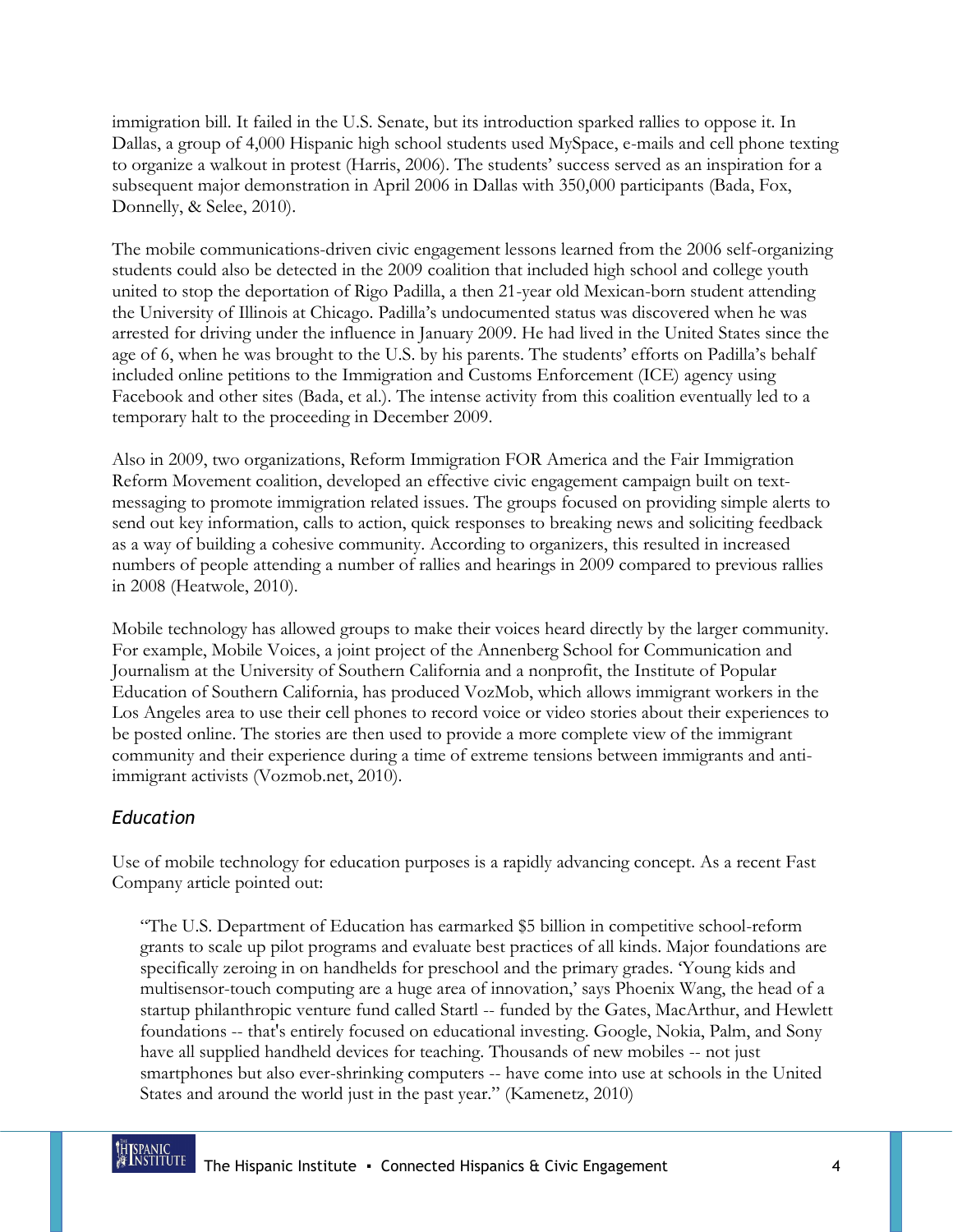This is especially important in the Hispanic community, where mobile access to broadband Internet service is popular, not only for children in school but also for adults. Austin, Texas-based software company *edioma* offers English-language mini-courses on cell phones to first-generation Hispanics. The lessons are tailored to meet specific needs, such as banking or retail shopping. This is just one example of how customizable, user-controlled content can be offered and consumed in short chunks in a small format. The mini-courses are entertaining and easily used (Kuchera, 2009). These types of short informational bursts can help provide Hispanics with information about a wealth of other topics and skills, including civic issues. It also points to Hispanics as willing consumers of such information when it is presented in a manner that fits within their cultural and lifestyle environments.

#### *Voter Registration and Mobilization*

Recent political campaigns have powerfully demonstrated the power of the Internet and social media to drive civic engagement results. One of the best examples of how this phenomenon has played out in the Hispanic community is a voter registration project conducted by The Hispanic Institute in Nevada in 2009:

The project primarily targeted Hispanic residents but included all residents within the target areas. The voter registration drive coincided with a series of immigration reform rallies organized by a number of community-based organizations, which allowed the THI team to take advantage of the convergence of events to utilize mobile technology to amplify their reach.

The project had both a voter registration and a Get-Out-The-Vote component. In addition to more than 134,000 individual contacts at homes, supermarkets and other public gatherings, THI staff and volunteers collected key data and registered eligible voters. Additionally, organizers collected cell phone numbers for all contacts, whether they were signed up as voters or not.

The THI voter registration project met its goal to register 10,000 new voters. Mobile communications technology drove the civic engagement effort. Once individuals were registered to vote, they were sent numerous text messages to remind them about early voting, voting site locations, availability of transportation to the voting sites, updates about ballot initiatives, and other information. Additionally, voters were given contact information and a central location for in-person contacts. This two-way mobile network allowed voters to access information when it was most convenient to them.

In the weeks leading up to the start of early voting and Election Day, THI staff were able use text messaging to gauge how many of the newly registered voters had taken part in early voting or were likely to wait until Nov. 2. With this real-time data, THI staff were able to then target particular neighborhoods, and even specific addresses, for additional in-person follow up. THI was able to provide quality, cost-effective research-based polling, real-time analysis and communications advice to drive messaging, registration efforts and get-out-the-vote activities.

The THI project also mobilized most of the newly registered voters, along with the larger population of registered Hispanic voters, to cast their ballots. In Nevada, 12% of all of the registered voters are Hispanic, but they comprised 16% of all voters taking part in the 2010 mid-term elections. In all, more than 104,000 Hispanics cast votes on Nov. 2 in Nevada. According to some exit polling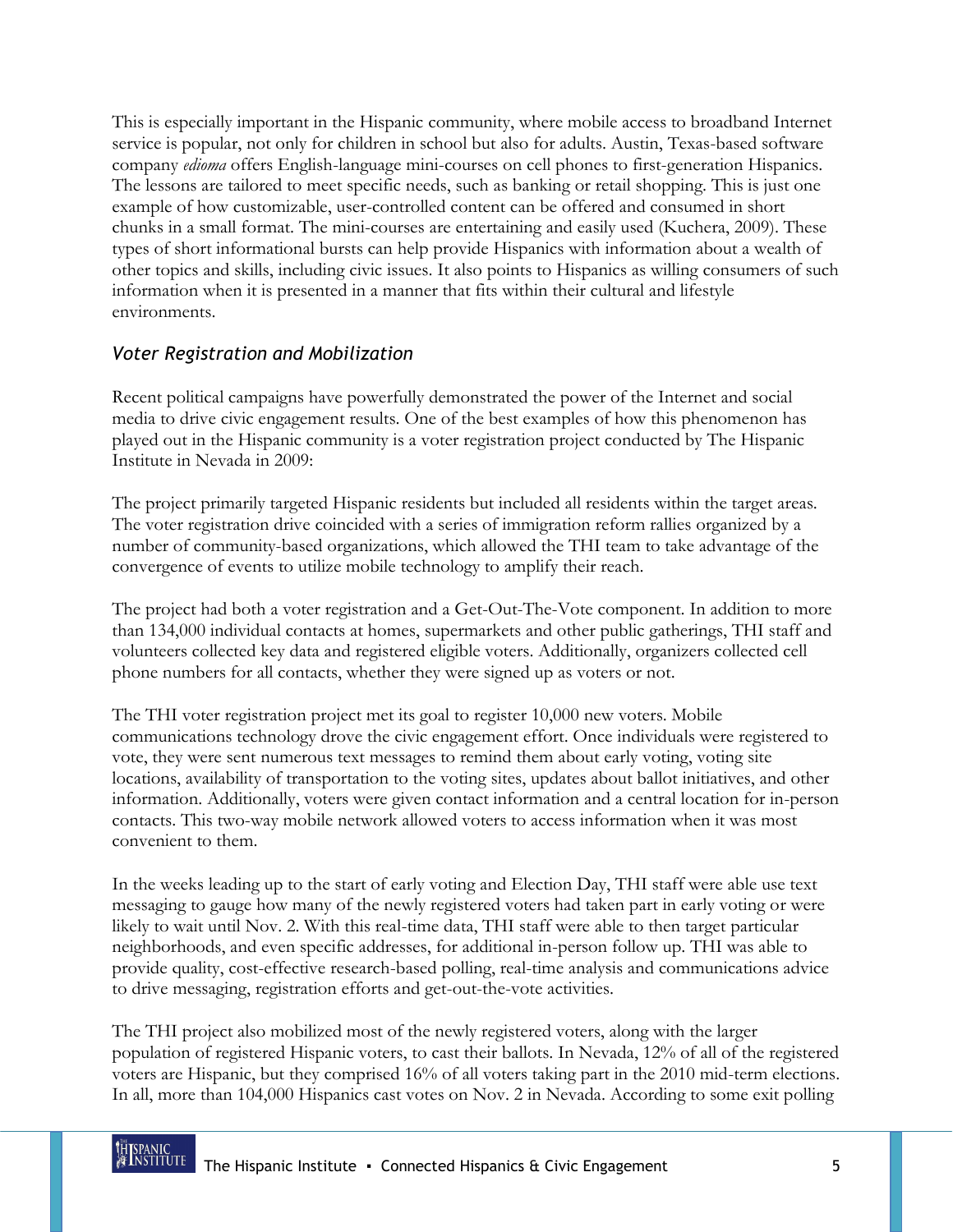results, the massive Hispanic voter turnout played a key role in Senate Majority Leader Harry Reid's come from behind win (Berzon & Audi, 2010).

At the immigration reform rallies, participants were asked to send a text to a central site so that they could be added to the contact lists. These were used to register new voters as well as establish a contact list to address immigration issues. Rally organizers were able to provide participants with information about immigration issues, legislative actions, requests for letters or phone calls to legislators, immigration related activities or other immigration related topics.

Although the immigration reform rallies and voter registration drive were independent efforts, the two projects were able to take advantage of having targeted an overlapping population and taking advantage of the population's propensity for cell phones. According to THI project director Cuauhtemoc "Temo" Figueroa (C. Figueroa, personal communication, November 18, 2010), the target population rarely used email due to a lack of computers, but almost everyone had a cell phone, allowing the organizers of both groups to develop cell phone networks. This mobile-based network allowed organizers and participants to react quickly to any late-breaking issues. The network expanded as participants included their families and friends in the group texts and contacts.

The success of The Hispanic Institute's voter registration/mobilization drive clearly demonstrates that the population's use of mobile communications technology has pushed civic engagement to a new level that can benefit the entire nation.

### **THE FUTURE OF CIVIC ENGAGEMENT – THE "APP"**

If Web 2.0 was about the rise of social networks and sharing, the next phase in the use of mobile communications technology is likely to be about direct engagement through "apps" – applications that allow users to access a variety of services or information on their handheld wireless devices. Just as they have shown a propensity to utilize mobile technology, Hispanics have also moved quickly to utilization of apps. Research shows that Hispanics are more likely than Whites to access video sharing/downloading sites on their mobile devices on a daily basis – 24%, compared to only 12% for Whites. Hispanics are also the leading users of banking/finance apps, with 32% of Hispanics having used one within the previous month, compared to 27% of Whites (Purcell, Entner & Henderson, 2010).

This has important implications for Hispanic civic engagement, including more involvement in local, state or national civic issues, ranging from simply keeping informed to taking active roles in changing laws and policies. For example, Verafirma, a California-based company, has developed an app that allows users to sign a ballot initiative using a smartphone. This allows citizens to develop ballot initiatives and spread them more quickly and easily than traditional methods (Davy, 2010). In the Padilla case mentioned elsewhere in this paper, an electronic petition was used to seek support for blocking his deportation using petitiononline.com.

Political apps have been utilized by a number of political campaigns to mobilize their supporters – in many cases, developed for specific candidates. The apps help users to forward information to their cell phone contacts, receive information about campaign events, access information on candidate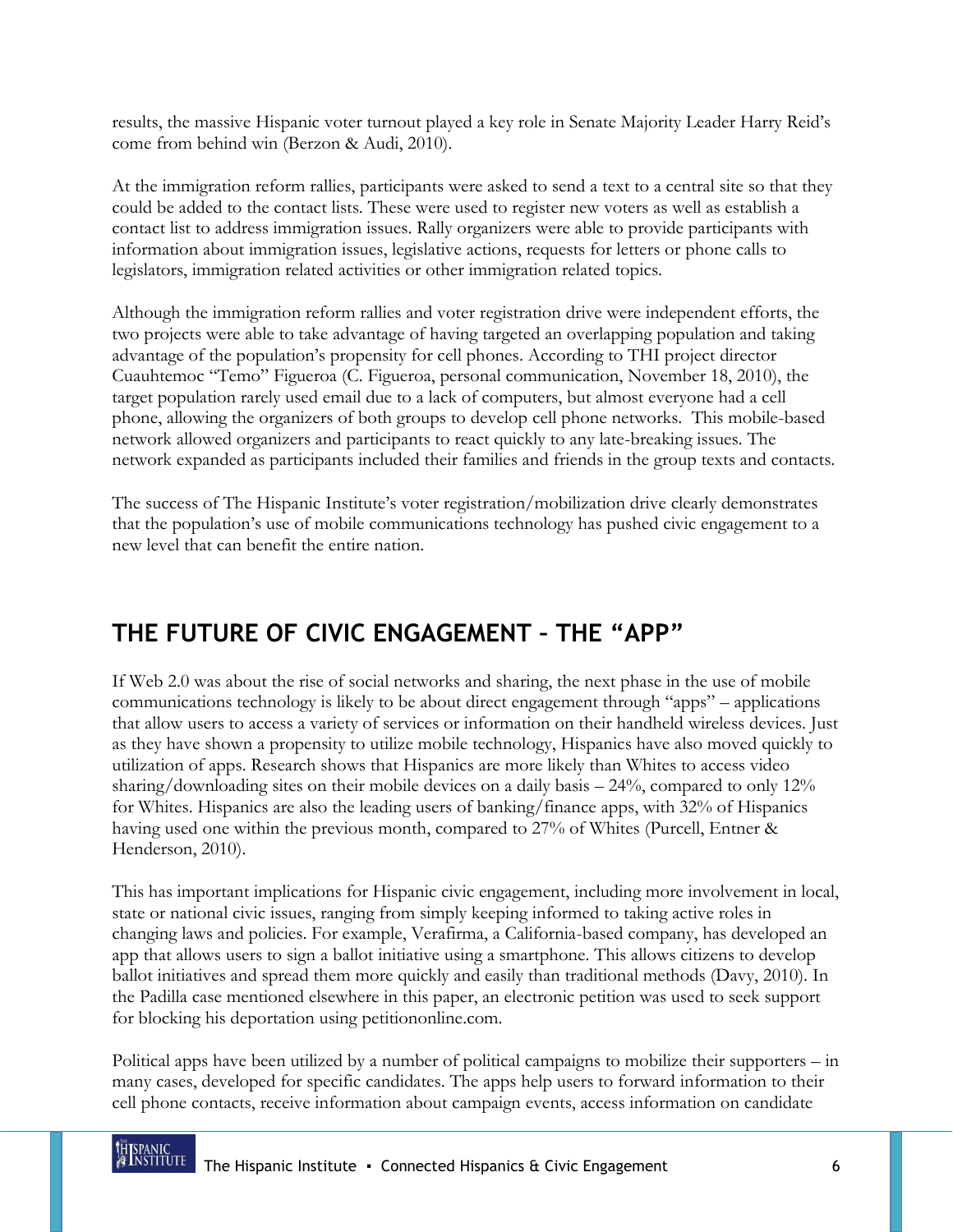issue positions, donate money and access volunteer opportunities. The apps streamline the ways in which candidates connect to supporters, volunteers, donors, media and others. They also can be used to encourage voters to attend campaign events or to take part in rallies, voter registration drives or get-out-the-vote efforts on behalf of particular candidates or issues (Davy, 2010)

All apps that aid civic engagement need not be political in nature, however. Smart apps also promote other kinds of interactions between residents and local government. CitySourced, for example, is a service that provides residents with an easy to use online tool that allows them to identify and report public concerns (crime, safety, environmental or quality of life) to their local city for action. At the same time, participating local governments can receive real-time information on problem areas. The tool can be accessed with mobile devices.

Although there are no concrete data yet on how extensively Hispanics, specifically, are using apps for civic engagement, the following examples of how other groups are developing and using apps for general civic engagement point to the opportunities they present for Hispanic civic engagement.

One app developed in 2010, *Walking Edge* by Republican Web Development, has already been successfully used in recent elections to provide political organizers and volunteers a smartphone app and database of addresses for undecided voters and candidate-supporters. Using geo-location tools and Google Maps, the app allowed organizers to reach out to those voters and update data files in real time, giving campaign organizers a more accurate count of which voters had been contacted and their likely voting patterns (Davy, 2010).

In 2010, the official White House app was released. It delivers news from the White House's blog and newsroom, featuring videos and photos and live video streaming of White House events. With the Obama administration taking the lead by developing the White House app, other federal entities are also developing apps to allow staff to stay in contact with citizens and to create outreach efforts on upcoming issues, regulatory changes, product recalls and a host of other matters (Davy, 2010). For example, two websites, apps.gov and apps.usa.gov, provide access to a number of apps that allow users to access a number of government services. Following are four examples of many of the different types of apps available on these websites:

- UserVoice offers a free Government Civic Engagement Plan for government agencies to create citizen engagement sites (http://uservoice.com/).
- Google Moderator lets citizens submit and prioritize ideas, questions and feedback in a transparent, democratic way (http://www.google.com/moderator/#0).
- Dialogue App allows users to crowd-source ideas and policies online and to share, rate and discuss ideas to improve decision-making (http://www.dialogue-app.com/info/).
- MixedInk is a democratic, collaborative writing tool that lets groups of all sizes put their ideas and opinions into a collective text (http://www.mixedink.com/main.php).

The apps listed above represent merely the leading edge of opportunities that mobile technology offers to Hispanics as their civic engagement activities thrust them deeper into the mainstream of American political and social life.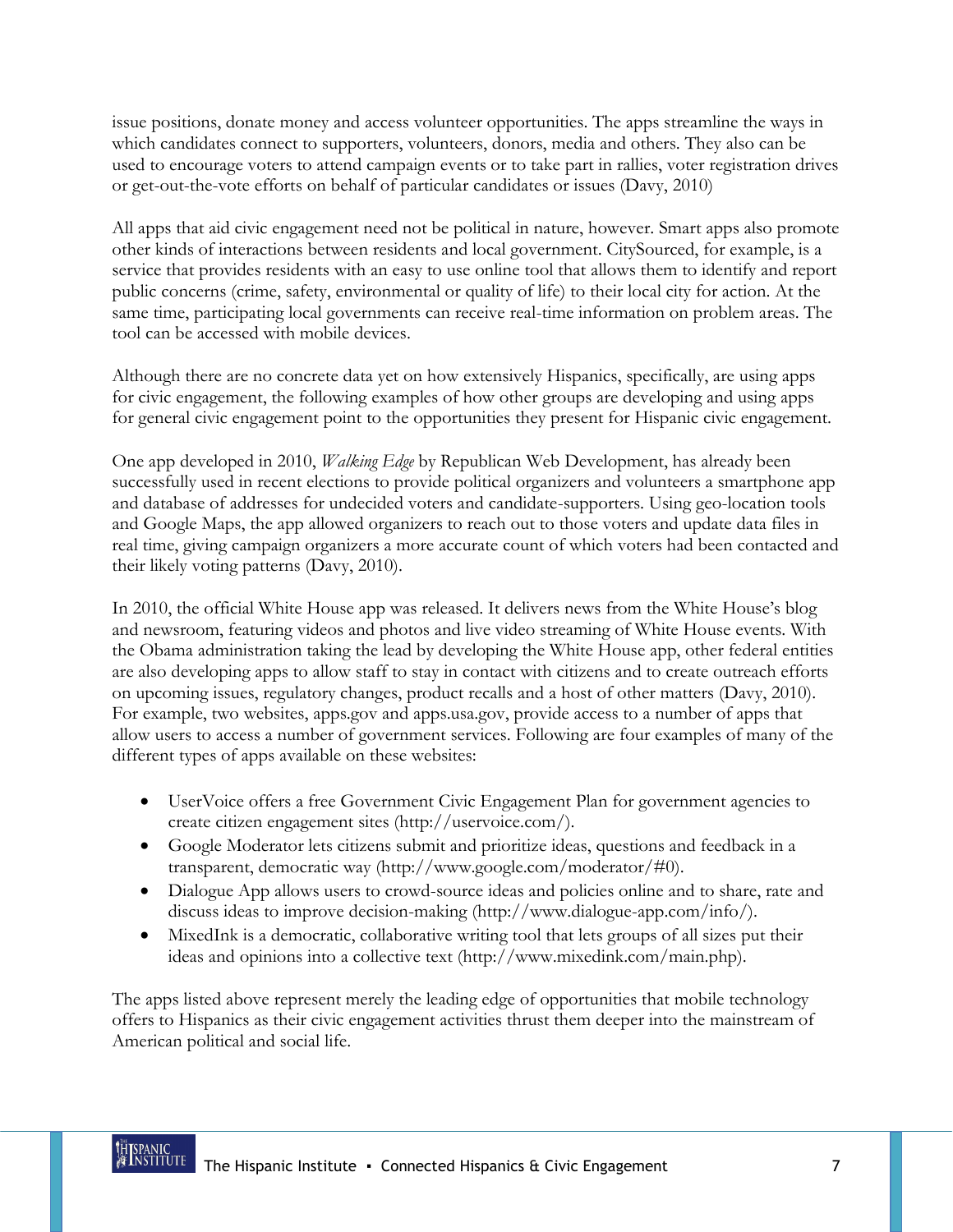# **CONCLUSION**

The convergence of greater reliance on handheld wireless devices for Internet access and app development fits within the Hispanic community's future for increased civic engagement. It has become a key tool that can help bridge differences among communities in new ways. As Hispanics work to take advantage of apps, and even develop apps designed for their own needs, they will be able to foster their own civic involvement in new and more effective ways.

THI's Nevada voter registration project, discussed earlier in this paper, provides a clear example of how mobile technology can make a significant difference in civic engagement. Further expansion of the technology to individual voters, a process that already appears to be underway, will make future projects more efficient and effective. As the data and statistics point out, Hispanics are already more invested in mobile devices and mobile access than other groups. As this population continues to grow to become the largest minority group within a few decades, it is important for nonprofit organizations to take advantage of this. Concurrently, THI will seek to expand its use of mobile devices and software as it prepares to launch a similar project in 2011 in Arizona, Colorado, Florida, Nevada and New Mexico.

Such advances are critical as the country enters a new civic environment in 2012 with a likely more contentious and precarious political balance and as federal and state governments face major budget crises. The impact of likely budget cuts and program reductions will be felt in more communities. These governments are already moving toward greater use of mobile technology in their efforts to more accurately gauge the priorities of various communities. And though Hispanics are advancing in some areas of Internet access, the digital divide will persist unless the infrastructure is further developed to accommodate the needs of growing communities and accompanying increase in demand for mobile access (Shapiro & Hassett, 2010).

While the focus of this paper is on the impact of mobile communications technology on the development of Hispanic civic engagement, it should be noted that overall, the percentage of American homes accessing broadband service increased 25% for the 24 months through October 2009, and that the increase in demand for more bandwidth is leapfrogging the ability of Internet Service Providers (ISPs) to develop new infrastructure (Shapiro & Hassett, 2010).

To date, the mobile and wireless industries have been very successful in dealing with the current challenges of limited spectrum options in innovative ways that allow all users to access the content they want and need at the time they need it. This has helped in closing the digital divide for the Hispanic community and other groups. However, federal policies need to continue be proinvestment, pro-innovation that help deliver new and evolving services to consumers. With the growing market of mobile devices, including the slew of tablets now entering the market, the need for wireless access will grow exponentially, making the mobile and wireless industries more critical to the country's growth and success.

Specifically, future policy must include:

 A competitive environment that allows service and device providers to compete on level playing fields and gives consumers a variety of options to suit their needs;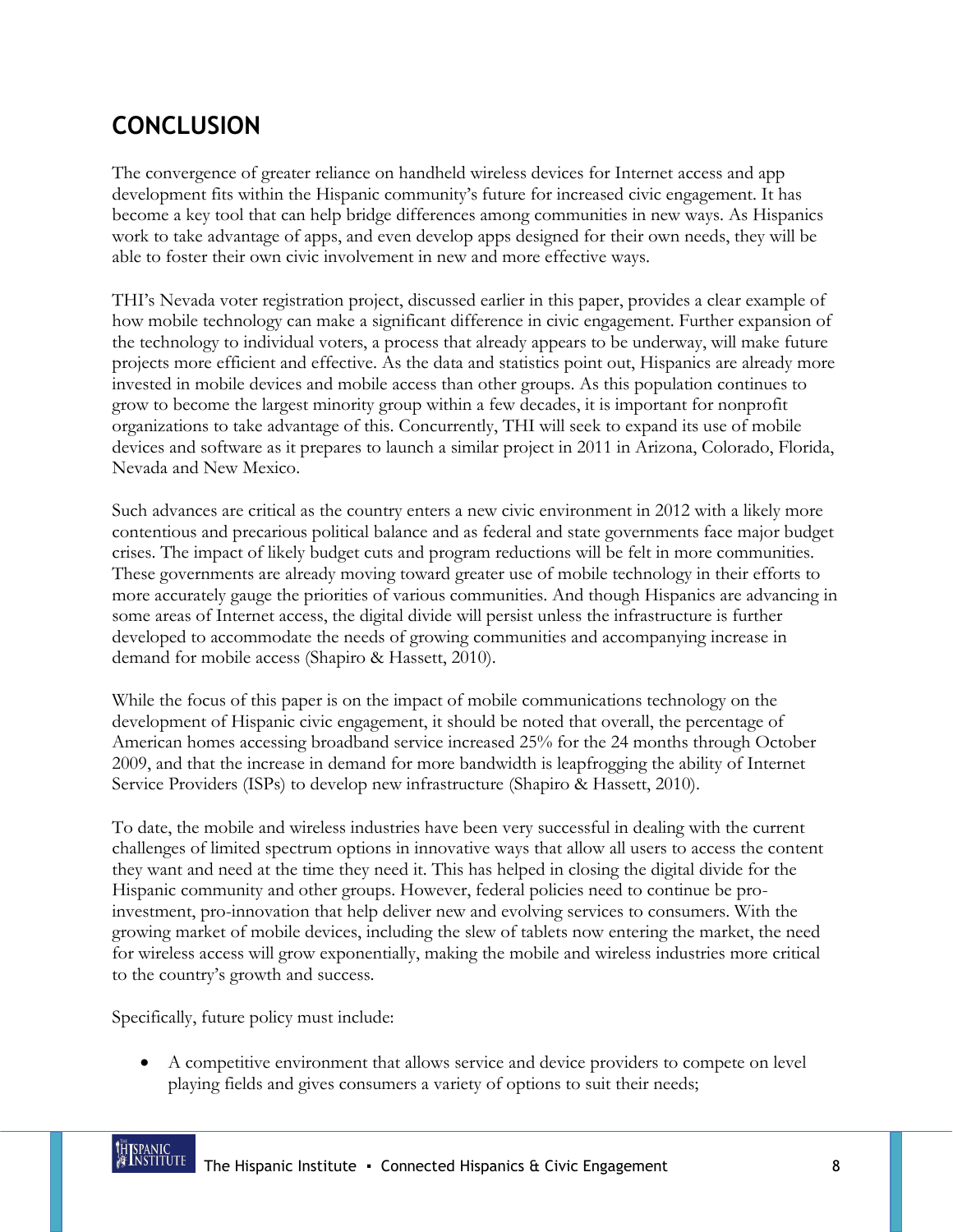- A market-based environment that promotes innovation and allows investors to recoup their investment;
- Flexibility of access to allow consumers to decide which access method best works for them;
- Expansion of bandwidth options to help providers and consumers keep up with access speeds comparable to the global environment; and,
- Regulatory relief that limits the fees federal, state and local authorities place on consumers and that could have the effect of deterring greater mobile access;

These issues are critical for the country at large, but it must be emphasized here that any policy that does not take into account the specific needs of Hispanics and their move toward mobile civic engagement will fail a substantial portion of the population. These policies must be pro-active and must be focused on the needs of this community for today and for the next generation.